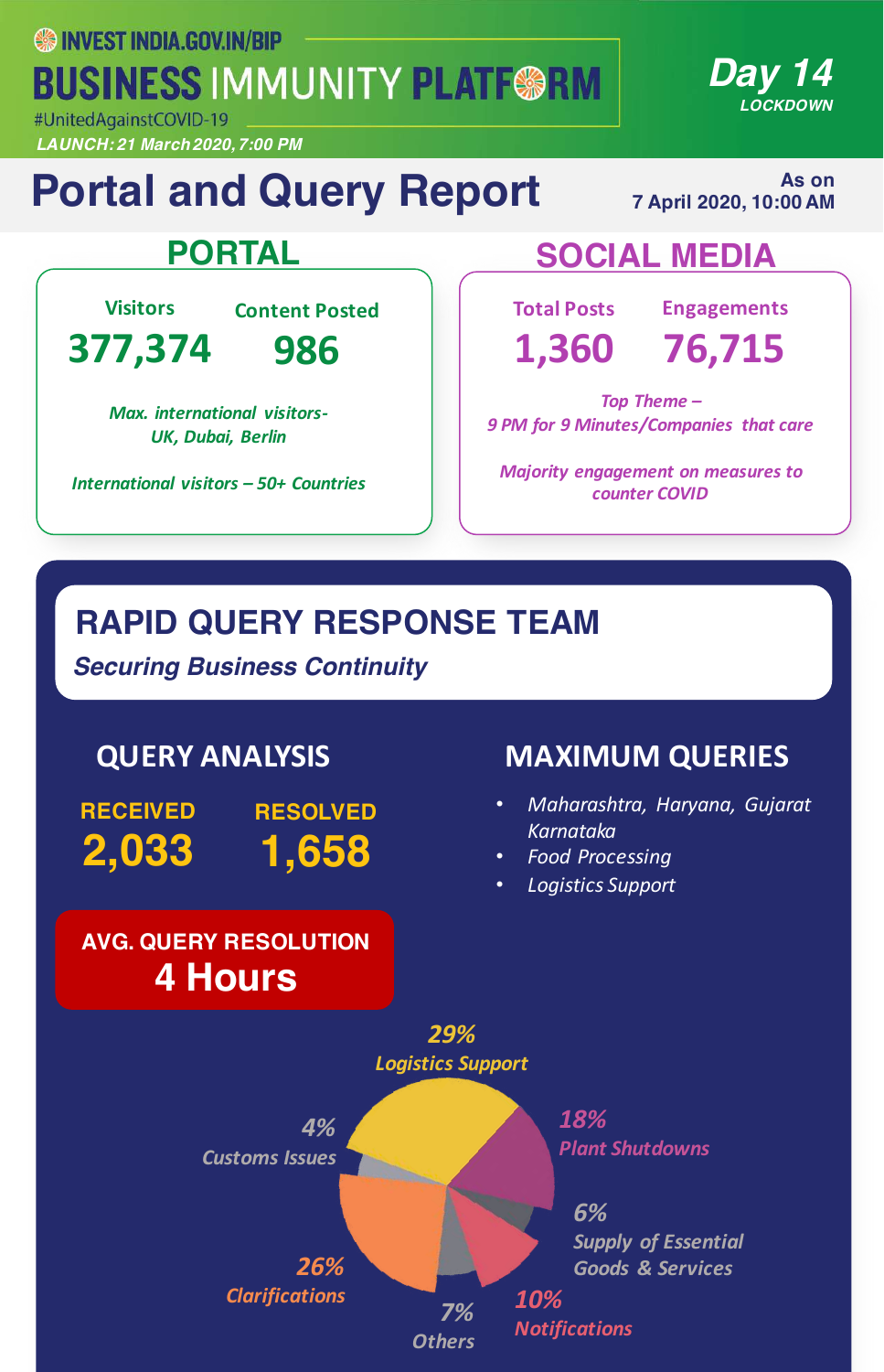### **STATES' QUERY INSIGHTS**

### **Maharashtra**

- *Max. queries seeking approvals to open warehouse/manufacturing related to essential commodities*
- *Custom clearance queries of critical components at JNPT and Airport*
- *Max. queries received in the regions in Mumbai, Pune and Thane*
- *Thane showed fastest resolution rate*

# **QUERY MATRIX**

### **Karnataka**

- *Queries have been mainly for medical devices, Food Processing and FMCG*
- Most queries regarding *issuance* of *passes - IT glitches in the e-portal for*  **Bangalore and who to approach at** *the district level for offline passes for other districts*

### INFORMATION

| Seeking permission<br>to continue storage &<br>transporting food products by<br>Tata's CFA in Kundli district, Haryana                   | Requested assistance in<br>seeking license for manufacturing<br>hand sanitizer/rub in Haridwar, UP |  |
|------------------------------------------------------------------------------------------------------------------------------------------|----------------------------------------------------------------------------------------------------|--|
| <b>BUSINESS</b><br>Reckitt Benckiser representation for 'Mortein'<br>along with HICA for inclusion of Home<br>Insecticides in Essentials | Dad's oxygen level is low; ambulance<br>needed till RML Hospital                                   |  |

### INTERVENTION

### MSME SUPPORT POWERED BY MSME SUPPORT <u>WE SUPPU</u>



A COVID-19 Help Desk has been set up by SIDBI to assist and resolve all queries of Micro, Small & Medium Enterprises

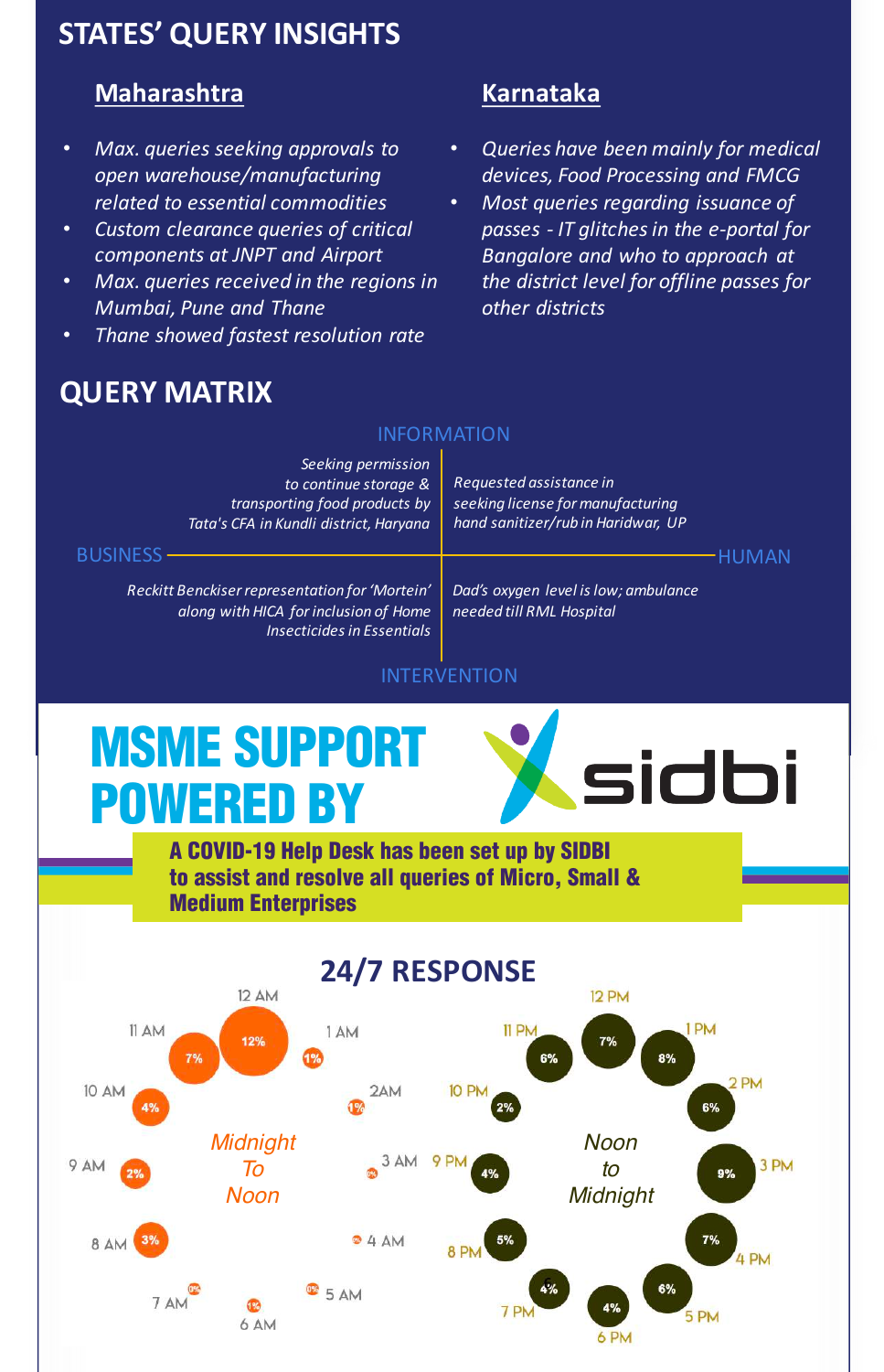# **MAKING IT HAPPEN**

*Olam Agro India: Obtained approvals* within 30 minutes to locate essential *materials at warehouse and transport* them to suppliers for manufacturing food *products*

**Tencent:** Obtained clearance for *hardware imports stuck at the port, needed urgently for data center operations to ensure business continuity* *Becton Dickinson & Bard India*  **Healthcare (Joint Operation):** Obtained *approvals for customs clearance and*  storage of shipment to ensure the *continuous supply of medical devices to hospitals*

*UPS: Obtained approval for the transport* of over 300 PCs to support employees *working from home*

### **STAKEHOLDER OUTREACH TEAM**

### *Bridging Global Partners*

### **MISSIONS**

**Outreach to 12 Foreign Missions** for obtaining best practices and *suppliers of essential medical equipment:*

*Malaysia* | Japan | UK | Taiwan *Singapore | Russia | Indonesia*  **China** | Germany Sweden | South *Korea | Denmark*

**Indian embassy in Denmark** has shared lists of companies for support in *healthcare operations through robotics and drones*

*Indian High Commission in Singapore secured donations of 30,000 Test Kits for ICMR*

**2321** Global & Domestic<br> **2321** Corporates/Stakeholders contacted

*Indian High Commission in Malaysia exploring availability of gloves and PPEs*

*Embassy of India in Russia arranging ventilators and masks*

**Indian Embassy in Japan** organizing *masks, monitors, nebulizers and thermometers*

*High Commission in London organizing technical know-how for Anaesthetic Ventilator and similar equipment*

**Indian-Taipei association** confirmed supply of PPEs, goggles and peripherals *for ventilators, hospital beds, isolation room designs*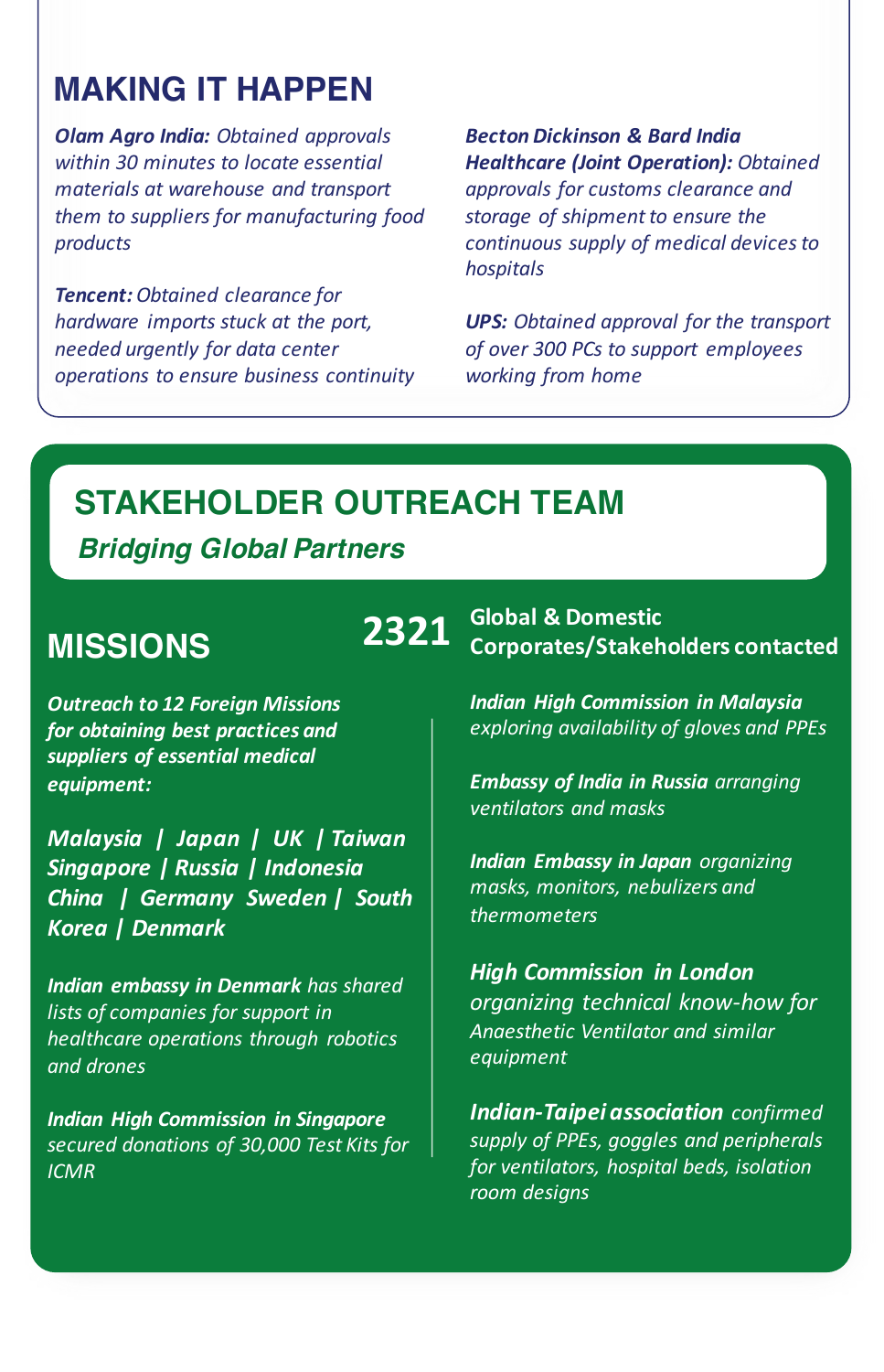### *DISCUSSIONS WITH INDUSTRY AND KEY STAKEHOLDERS*

| #                       | <b>DATE</b>            | <b>PARTICIPANTS</b>                                                       | <b>DISCUSSION POINTS</b>                                                                            |
|-------------------------|------------------------|---------------------------------------------------------------------------|-----------------------------------------------------------------------------------------------------|
| $\mathbf{1}$            | 1-April-<br>2020       | <b>American companies,</b><br><b>USIBC</b>                                | Logistics issues resolution, inclusions in<br>exemption list and medical equipment<br>manufacturing |
| $\overline{2}$          | <b>30-Mar-</b><br>2020 | <b>Swedish Companies, SCCI</b>                                            | <b>Issue Resolution</b>                                                                             |
| $\overline{\mathbf{3}}$ | <b>29-Mar-</b><br>2020 | <b>US Life Sciences</b><br><b>Companies, USIBC</b>                        | <b>Issue Resolution, Information on</b><br>contribution to COVID Response                           |
| $\mathbf{A}$            | $23-Mar-$<br>2020      | <b>US Fin. Services</b><br><b>Companies, US Treasury,</b><br><b>USIBC</b> | <b>Issue Resolution</b>                                                                             |

### **BUSINESS RECONSTRUCTION TEAM**

*Resurgent India*

### PARTNERS - Bain & Company, EY, PwC, BCG, Primus Partners, Mirae **Asset Mgmt.**

*Creating a strategic and 'ready to implement' plan of action for India's economic revival by analysing quantitative and qualitative metrics across states, districts and sectors*

### **Drafting PHASE-1 of Economic Revival Plan**

# **METHODOLOGY**

- *Micro/macro-level on steps to implement across key broad frameworks and timelines*
- **State Governments inputs/information** *on industrial clusters and business operations*
- Industry's feedback on best *practices, policy suggestions and SoPs*
- *Invest India's sector and state teams to collate feedback*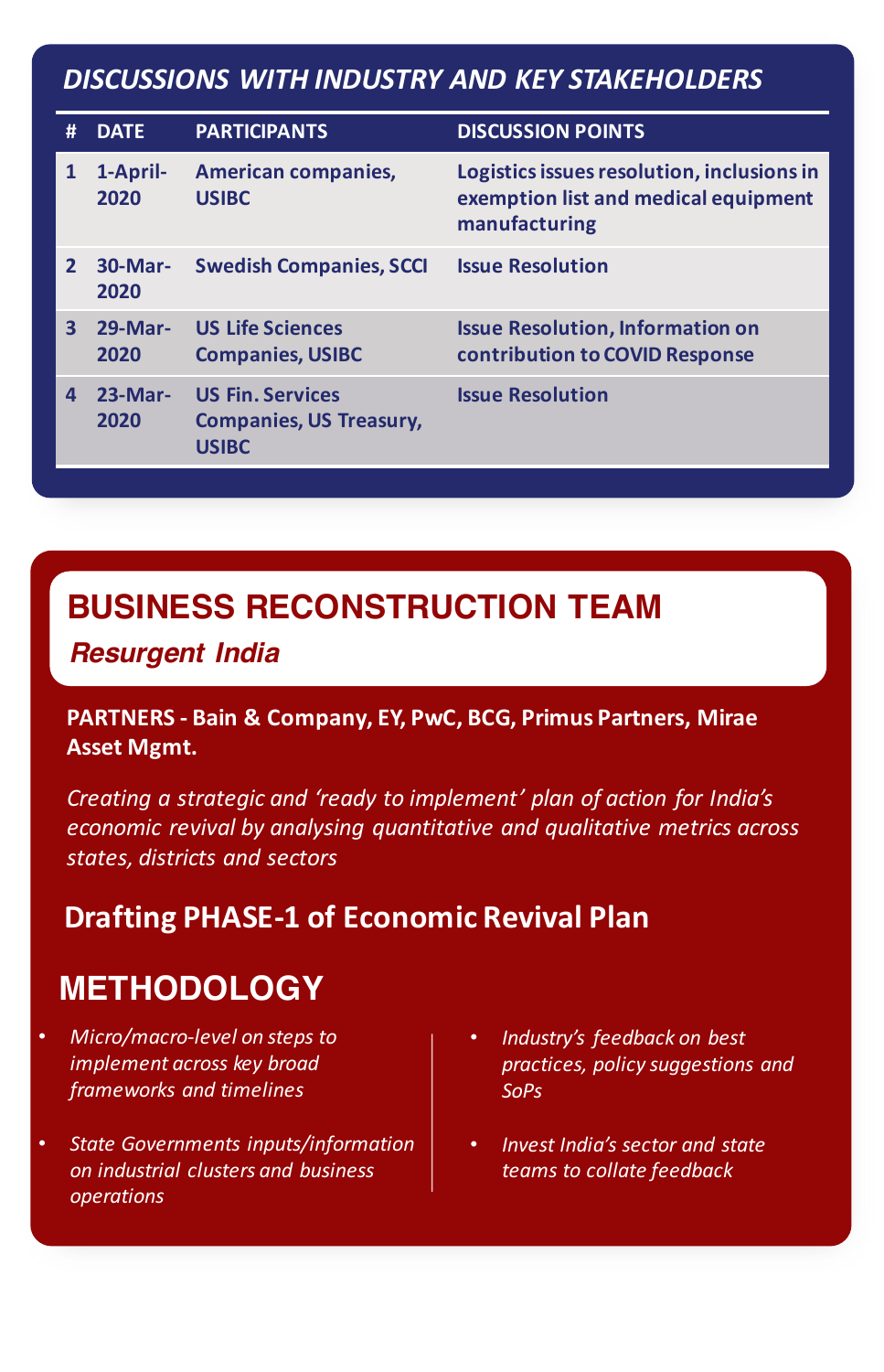### **SUPPLIER OUTREACH TEAM**

*Connecting the Dots*

### **KEY MATCHMAKING**

**Facilitated custom clearance of a** *critical subcomponent for ventilator manufacturing for Maruti*

*Worked with AGVA in the movement of* **workers & opening of 15 factories** in *UP, critical for manufacturing components of ventilators within 24 hrs*

### **1203** Suppliers Contacted

*Facilitated the issue of Licenses for Dr. Jaikaran Easylife Sciences to manufacture hand sanitizers and connected them to raw material suppliers* 

*Helped Ginni Consumers with license issuance* to manufacture hand rubs

# *Sahyog: Social Impact Team* **SOCIAL IMPACT TEAM** *Sahyog*

**PARTNERS** - State Industries Departments, Office of PSA, Government **Incubators, BIRAC** 

*Channeling CSR Funds Towards COVID-19 Relief*

# **HIGHLIGHTS**

*Repository of 32 Relief funds for*  companies to access to meet their CSR *compliance for the year*

**Pipeline of \$46.8 Cr.** to be channelled to COVID19 Relief funds (state and *central level)*

*Donations of over 765,000+ PPEs from corporates*

*Received 84 COVID19 tech. solutions*

*Reached out to 289 tech incubators across India* to *channel* CSR *funds into developing technology space*

*Repository of 21 NGO's working on COVID19 relief programmes*

**Partnered with BIRAC** to channelize CSR funds for COVID-19 solutions focused on diagnostics, vaccines and related interventions for controlling COVID-19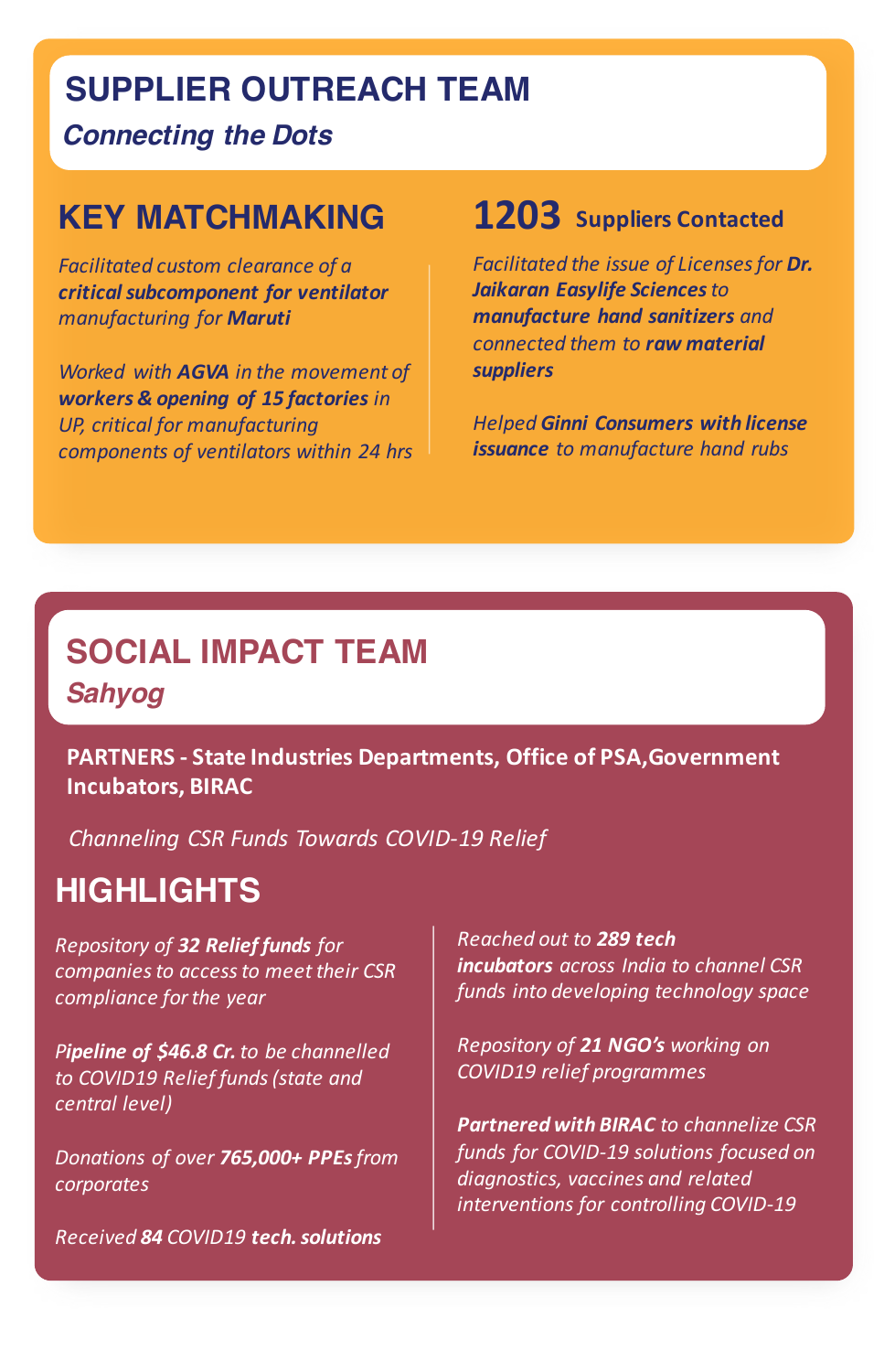# #startupindia

### *Combatting COVID-19 Pandemic with Innovative Solutions*

### **PARTNERS - GeM, TiE Delhi-NCR, IVCA**

Facilitating the startup ecosystem during the COVID-19 phase promoting *startup solutions to overcome the pandemic*

## **UPDATES**

*On-boarded Freshworks and Zoho to offer business continuity toolkits to users, disbursed benefits worth \$68,000*

Assisted 2 **startups** from Gujarat *facing issues on GeM platform*

*Encouraged & Assisted MPs to use* **MPLADS** funds to better prepare their *constituencies against coronavirus. Received commitment of INR 2 Cr*

**TiE Delhi** on-boarded to facilitate query *resolution through dippstartups@nic.in*

# **CRISIS FACILITATION**

**Facilitated Air India in procuring PPE** Kits and protective gear to *help execute the rescue missions.*

**Helped Freshtohome restart their** *operations in 6 cities*

# **STARTUP CHALLENGE**

# **Solutions to combat Covid19**

A71+ **Applications** 

**received from 22 States**

*Maximum applications received are under:*

- o *Movement Tracking*
- o *Geofencing*
- o *Personnel Protective Equipment*
- o *Large Area Sanitization*

(Live till 15 April)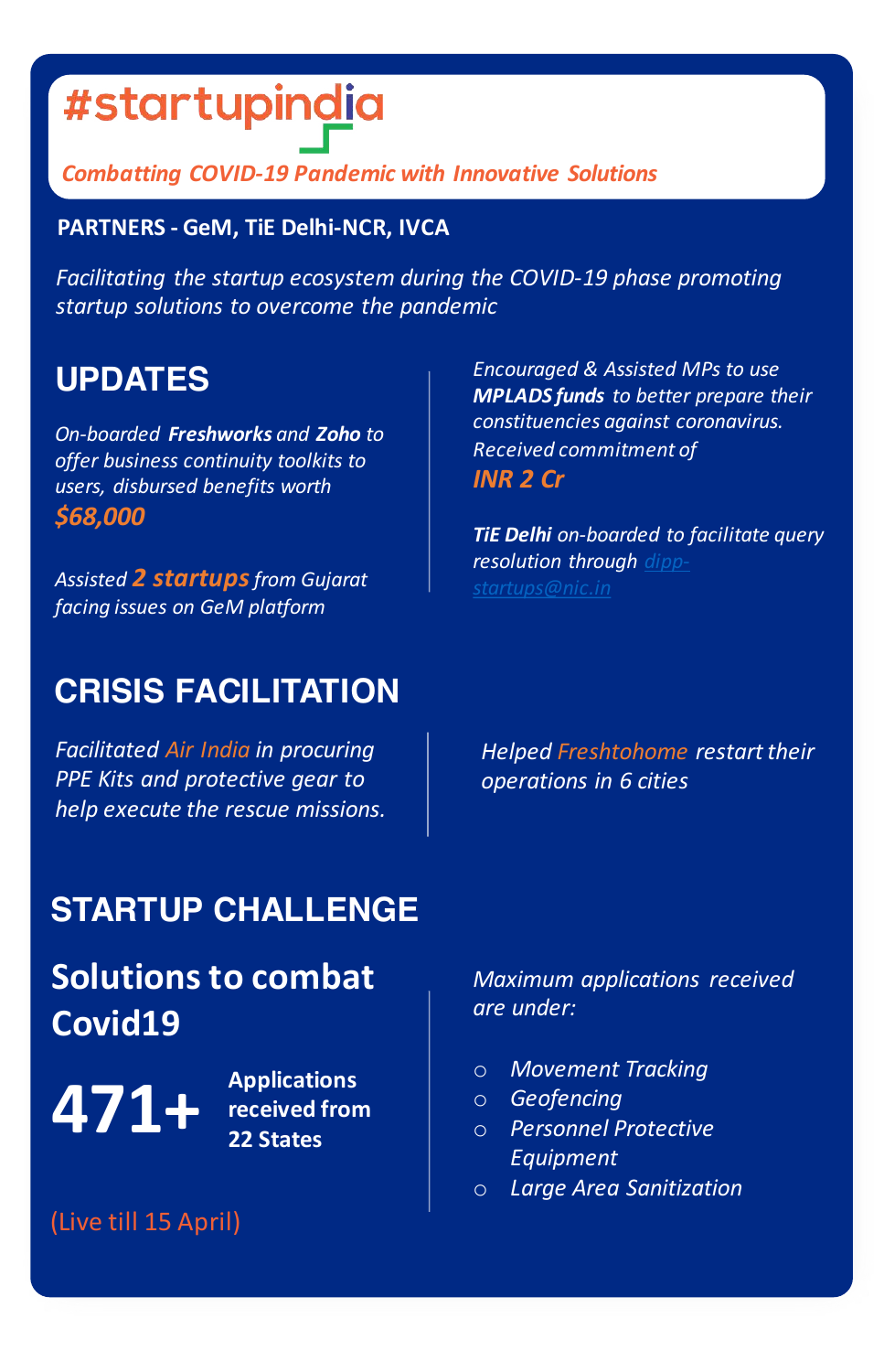# **KEY INNOVATIONS**

*Arcturus Business Solutions* AI Analytics on Images & Videos: *Works on the computer vision using* Artificial Intelligence based *algorithms that can raise alerts whenever* crowds gather in public *places, share real-time alerts whenever* a human body emulates *high temperatures, and ensure contact-less entry for the labour and employees*

#### *Touchless ID*

Touchless ID offers the technology *identifying the user through a picture of a of his fingers or face. Such*  solutions can facilitate the workers *providing essential supplies* 

#### *Blackfrog Technologies*

**Patented rapid-cooling technology** *that ensures temp. stabilization to* safe-limits, over 96% faster than ice*based tech., during temperature*  excursions. This means minimal freeze*thaw cycles for the specimen and thus accurate results from testing*

# **Launched! POTENTIAL SUPPLIER SOLUTIONS**

**Click**

**Catalogue of suppliers for** critical health & safety and **medical equipment for COVID-19** 

**Resources: List of Nodal officers for Customs Clearance during COVID-19** 

**Resources: State Covid-19 Control Room Helpline Numbers**

**Resources: List of NGOs providing relief during Covid-19**

# **Coming Up!**

**WEBINAR: 9 April, Noon** With AmCham; Doing Business Under COVID-19 Restrictions with Invest India

### **WEBINAR: (TBA)**

UKIBC and Invest India to host a knowledge sharing session on various centre/state notifications and address issues faced by members

### **WEBINAR: (TBA)**

Ways in which Startups can stabilize supply-chain and operations during COVID-19 crisis